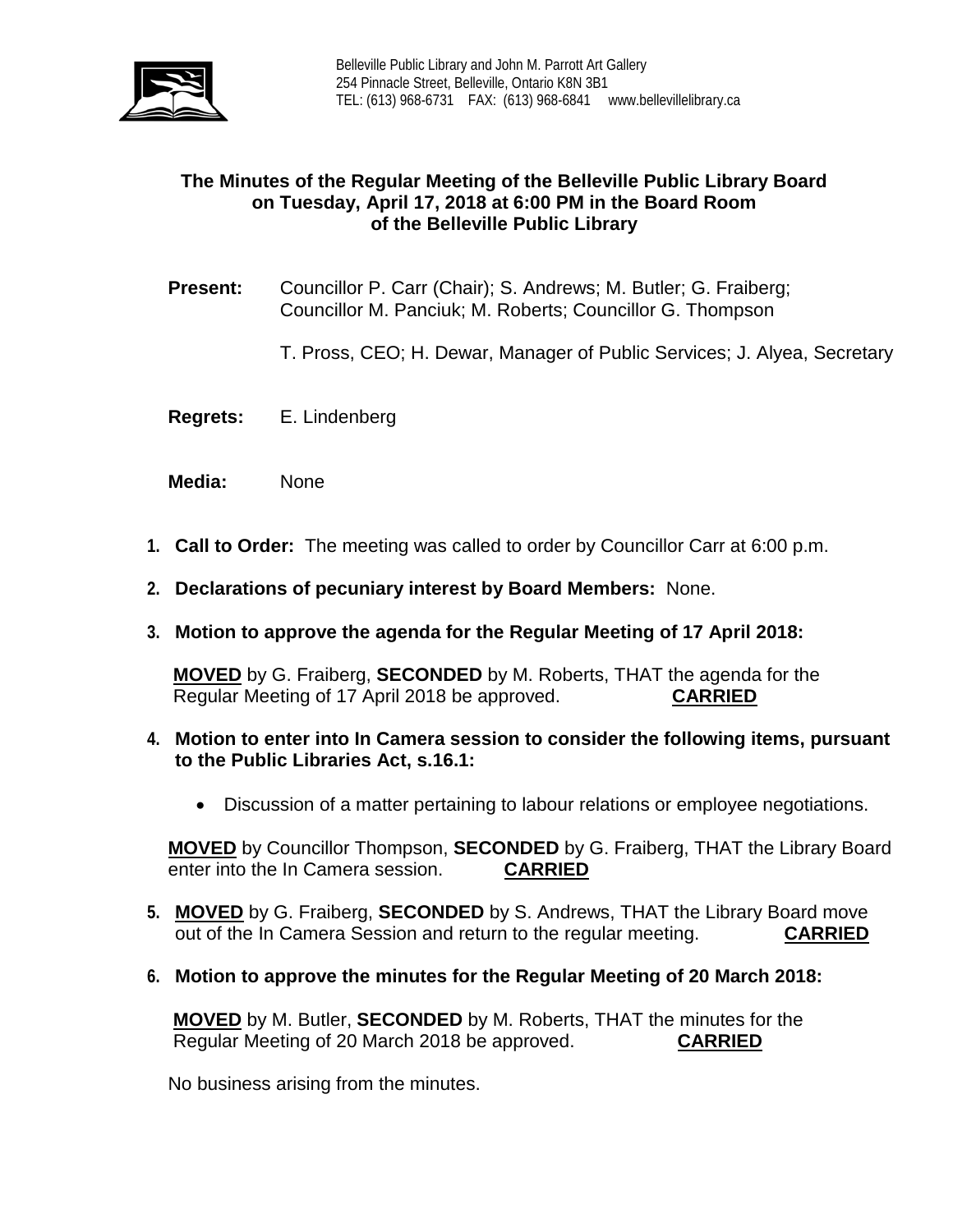

# **7. Items for Information:**

**Statistics for March 2018 CEO's Report Media List**

**MOVED** by S. Andrews, **SECONDED** by G. Fraiberg, to receive the Items for Information. **CARRIED**

## **8. Financial Statement to 31 March 2018:**

**MOVED** by M. Roberts, **SECONDED** by Councillor Panciuk, to approve the Financial Statement to 31 March 2018. **CARRIED**

## **9. 2017 Final Budget Actuals:**

**MOVED** by Councillor Thompson, **SECONDED** by M. Roberts, to receive the 2017 Final Budget Actuals report. **CARRIED**

#### **10. Staff Turnover Report:**

**MOVED** by G. Fraiberg, **SECONDED** by Councillor Panciuk, to receive the Staff Turnover report. **CARRIED**

#### **11. Gallery lighting report / authorization:**

**MOVED** by Councillor Thompson, **SECONDED** by M. Butler, THAT the Library Board authorizes the CEO to transfer up to \$4,000 from the Library Equipment Reserve account to the regular 2018 Operating Budget to offset the cost of purchasing 30 new track lights for the Parrott Gallery. **CARRIED**

#### **12. Updated Committee List:**

**MOVED** by Councillor Panciuk, **SECONDED** by Councillor Thompson, to approve the updated Committee list. **CARRIED**

#### **13. Discussion – Naloxone anti-overdose drug**

**MOVED** by Councillor Panciuk, **SECONDED** by M. Roberts, THAT the library set up a policy to carry Naloxone anti-overdose drug kits on site, and staff be trained to administer the Naloxone on a volunteer basis. **MOTION FAILED**

**14. Other Business:** None